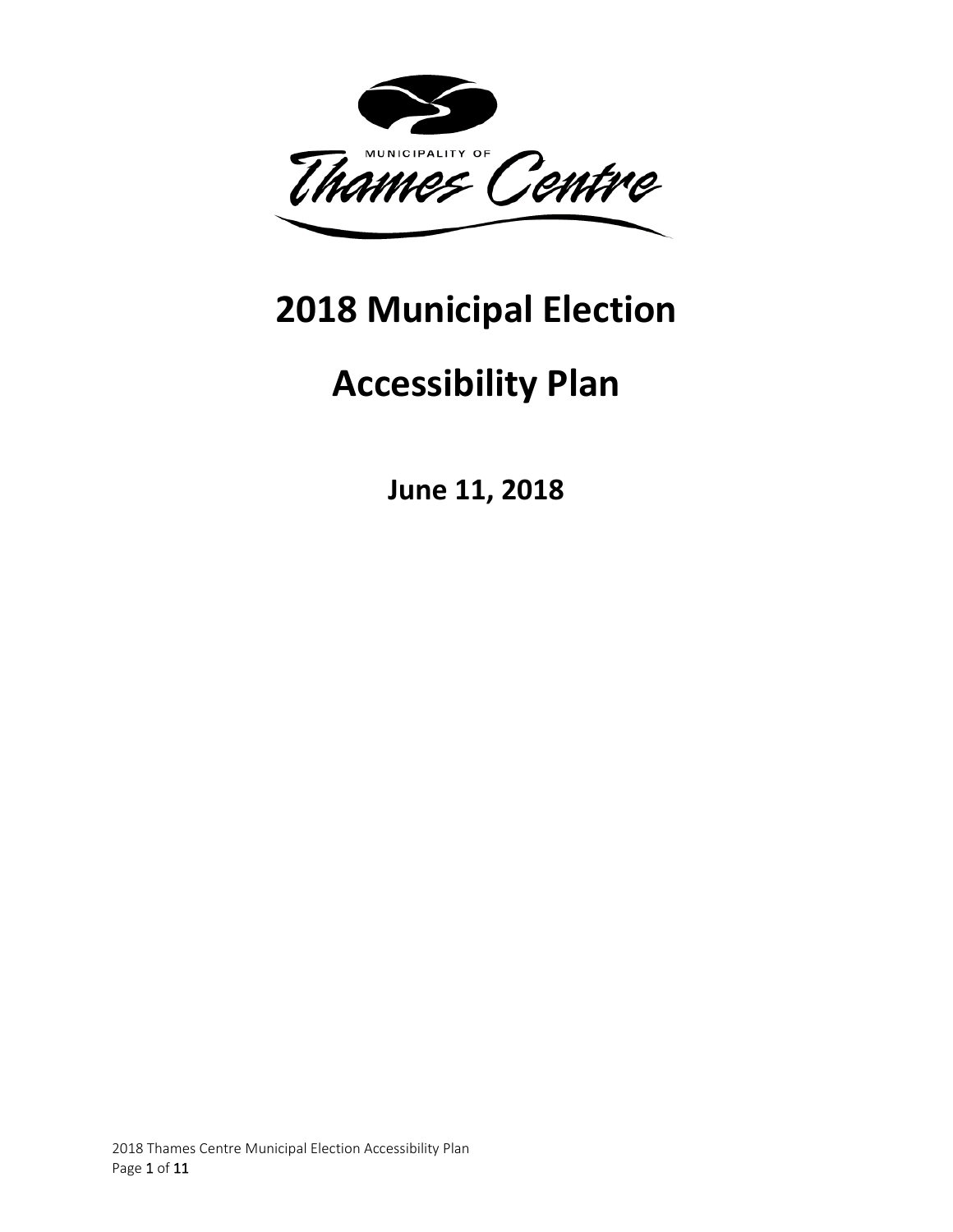# **Contents**

| 1 <sub>1</sub> |                                                         |  |
|----------------|---------------------------------------------------------|--|
| 2.             |                                                         |  |
| 3.             | MUNICIPAL ELECTIONS ACT, 1996, AS AMENDED - LEGISLATIVE |  |
| 4.             |                                                         |  |
| 5.             |                                                         |  |
| 6.             |                                                         |  |
| 7 <sub>1</sub> |                                                         |  |
|                |                                                         |  |
|                |                                                         |  |
|                |                                                         |  |
|                |                                                         |  |
|                |                                                         |  |
|                |                                                         |  |
|                |                                                         |  |
|                |                                                         |  |
|                |                                                         |  |
|                |                                                         |  |
|                |                                                         |  |
|                |                                                         |  |
|                |                                                         |  |
|                |                                                         |  |
|                |                                                         |  |
|                |                                                         |  |
|                |                                                         |  |
|                |                                                         |  |
|                |                                                         |  |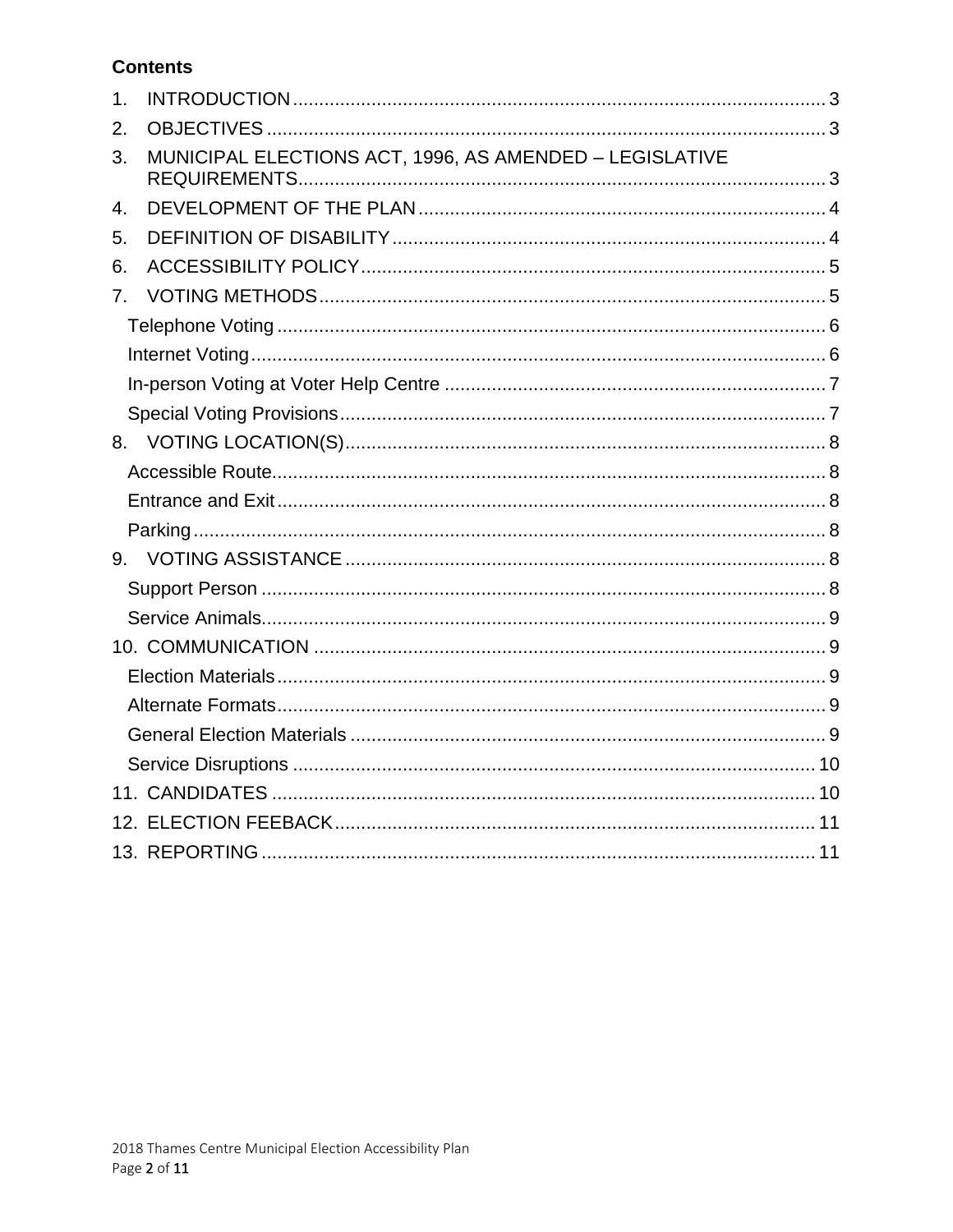## <span id="page-2-0"></span>**1. INTRODUCTION**

This plan will address the specific accessibility requirements in relation to the 2018 Municipal Election in the Municipality of Thames Centre.

The Municipality of Thames Centre has chosen the telephone and internet alternative voting method for the 2018 Municipal Election. This voting method offers more convenience and accessibility as it gives the voter access to the voting system from home or from virtually anywhere in the world, through the use of a personal computer, mobile phone or tablet.

# <span id="page-2-1"></span>**2. OBJECTIVES**

This plan is intended to highlight measures that the Municipality of Thames Centre will be implementing to ensure equal opportunity for all electors and candidates. These objectives include:

- That persons with disabilities are able to independently cast their vote and verify their selection.
- That persons with disabilities have full and equal access to all information on where and when to vote and on eligible candidates.
- That persons with disabilities can fully participate in the Municipal Election as an elector, candidate, or election official.
- That efforts are made to ensure that electors with disabilities are aware of the accessibility measures available via channels such as the newspaper, media launches, the Municipality's website and social media.
- That the Voter Help Centre at 4305 Hamilton Road, Dorchester be accessible to electors who choose to cast their vote at that particular location.

## <span id="page-2-2"></span>**3. MUNICIPAL ELECTIONS ACT, 1996, AS AMENDED – LEGISLATIVE REQUIREMENTS**

The Clerk is responsible for conducting municipal elections and establishing policies and procedures to ensure that all electors have the opportunity to fully participate in the 2018 Municipality of Thames Centre Election.

The *Municipal Elections Act, 1996*, as amended states the following:

- 12.1(1) A clerk who is responsible for conducting an election shall have regard to the needs of electors and candidates with disabilities.
- 12.1(2) The clerk shall prepare a plan regarding the identification, removal and prevention of barriers that affect electors and candidates with disabilities and shall make the plan available to the public before voting day in a regular election.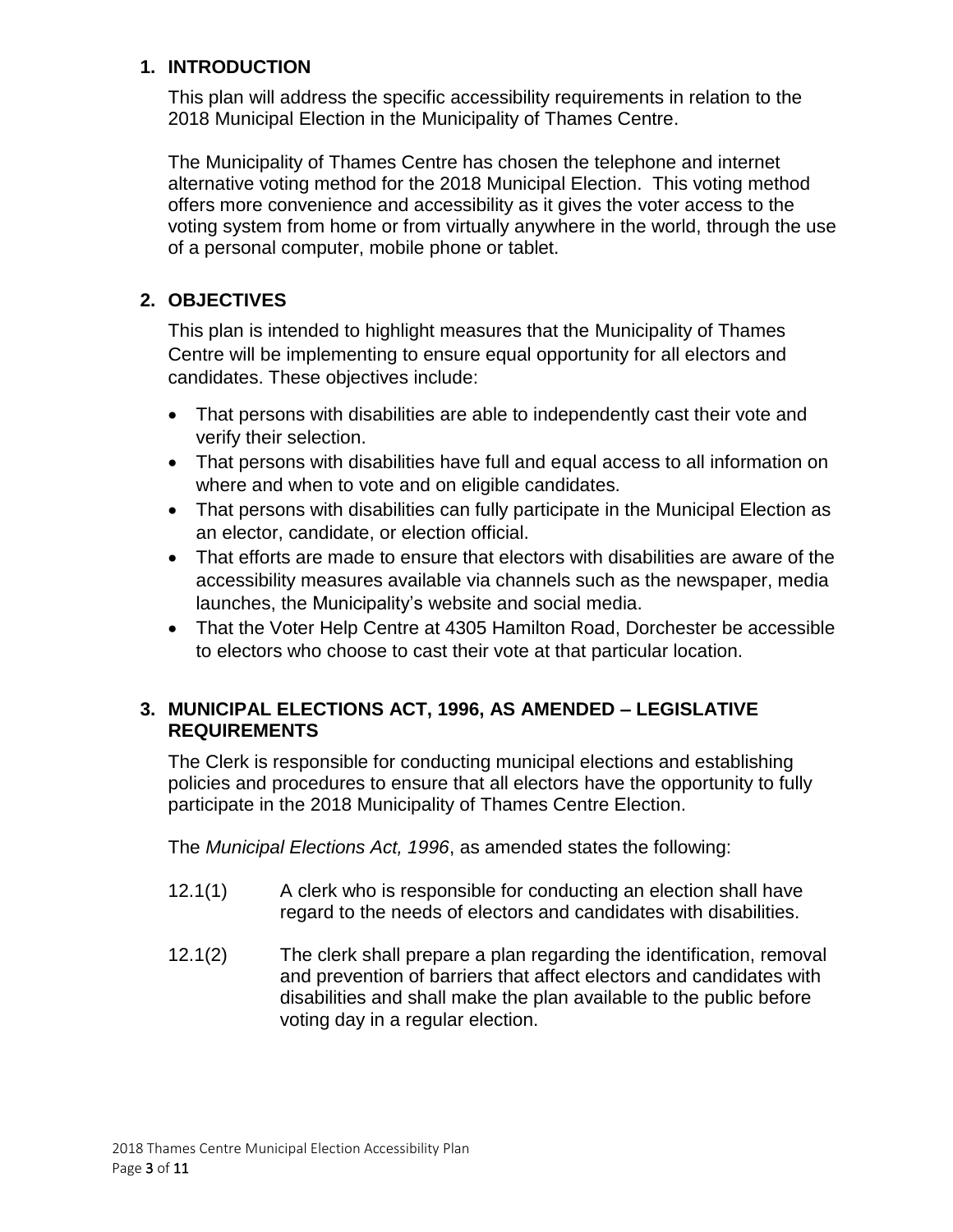12.1(3) Within 90 days after voting day in a regular election, the clerk shall prepare a report about the identification, removal and prevention of barriers that affect electors and candidates with disabilities and shall make the report available to the public.

# <span id="page-3-0"></span>**4. DEVELOPMENT OF THE PLAN**

This Plan is a "living" document which will be improved and updated as new opportunities are identified or become available. The following steps shall be implemented as a continuation of the development of the 2018 Municipal Election Accessibility Plan:

- Review and analysis of documents, policies and other supporting materials from AMCTO, neighboring municipalities, the Ministry of Municipal Affairs and Housing, and other various stakeholder groups.
- Establish staff training standards and practices directly related to the Election to ensure that people with disabilities are able to vote in a positive customer service environment, and ensure that all Election Officials recognize that a voter's needs shall be accommodated.
- Consultation with 2018 Election Team to substantiate that the Plan meets the needs of person with disabilities.
- Provide a copy of the Plan to the Middlesex County Joint Accessibility Coordinator for information.
- Presentation of Plan to the Council of the Municipality of Thames Centre for information.

# <span id="page-3-1"></span>**5. DEFINITION OF DISABILITY**

The *Accessibility for Ontarians with Disabilities Act, 2005* defines "disability" as follows:

- a. Any degree of physical disability, infirmity, malformation or disfigurement that is caused by bodily injury, birth defect or illness and, without limiting the generality of the foregoing, includes diabetes mellitus, epilepsy, a brain injury, any degree of paralysis, amputation, lack of physical coordination, blindness or visual impediment, deafness or hearing impediment, muteness or speech impediment, or physical reliance on a guide dog or other animal or on a wheelchair or other remedial appliance or device;
- b. A condition of mental impairment or a developmental disability;
- c. A learning disability, or a dysfunction in one or more of the processes involved in understanding or using symbols or spoken language;
- d. A mental disorder, or;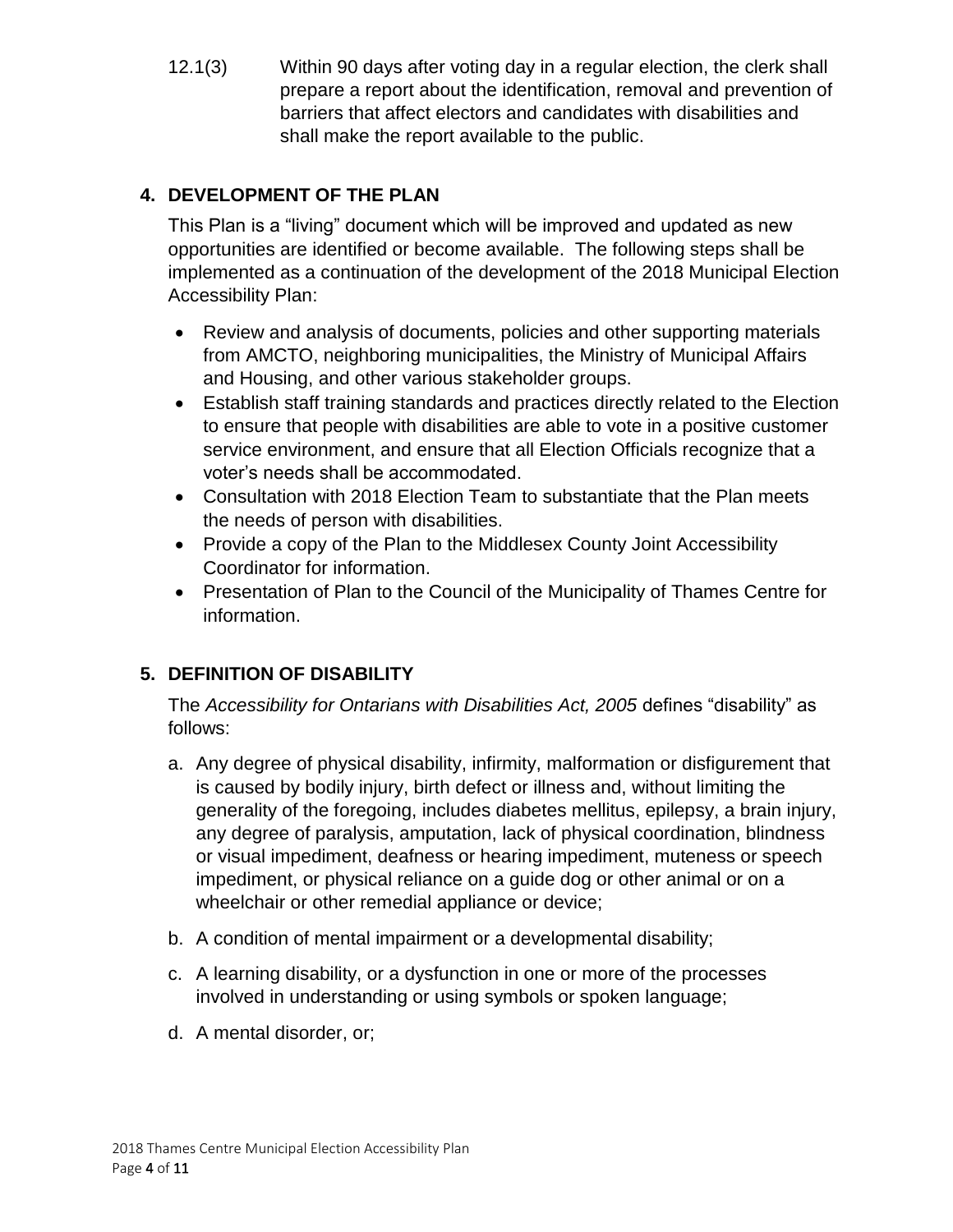e. An injury or disability for which benefits were claimed or received under the insurance plan established under the *Workplace Safety and Insurance Act, 1997*.

Disabilities can take many forms, both visible and invisible. The following criteria were considered in the development of this Plan:

- Policies and procedures must be consistent with the principles of the *Municipal Elections Act, 1996* and must respect the dignity and independence of persons with disabilities;
- Access to electoral services must be integrated and equitable;
- Initiatives should address and accommodate a wide range of abilities; and
- Compliance with the Municipality's Accessibility Policy must be followed throughout the election process.

# <span id="page-4-0"></span>**6. ACCESSIBILITY POLICY**

Municipalities are required to comply with the Accessibility for Ontarians with Disabilities Act, 2005. The Council of the Municipality of Thames Centre adopted a revised Corporate Accessibility Policy on January 9, 2017.

The Municipality of Thames Centre is committed to making services accessible to everyone, including people with disabilities.

In fulfilling the Municipality's commitment, the Clerk's Office will provide its election services in a way that respects the dignity and independence of people with disabilities. We will give people with disabilities the same opportunity to access our services in the same place and in a similar way as others. Election Officials will adhere to the Accessibility Policy throughout the election process.

The Accessibility Policy is attached as Appendix A and is available on the Municipality's website.

# <span id="page-4-1"></span>**7. VOTING METHODS**

The Municipality of Thames Centre will be working with Intelivote Systems Inc. in the 2018 Municipal Election to provide eVoting services to eligible voters. This includes the convenience and independence of voting from anywhere via telephone, internet or in-person at the Voter Help Centre during the voting period of October 15 - 22, 2018.

Everyday tools like computers, telephones and other aids can present accessible opportunities for persons with disabilities to accomplish more, while being consistent with the principles of independence, dignity, integration and equal opportunity.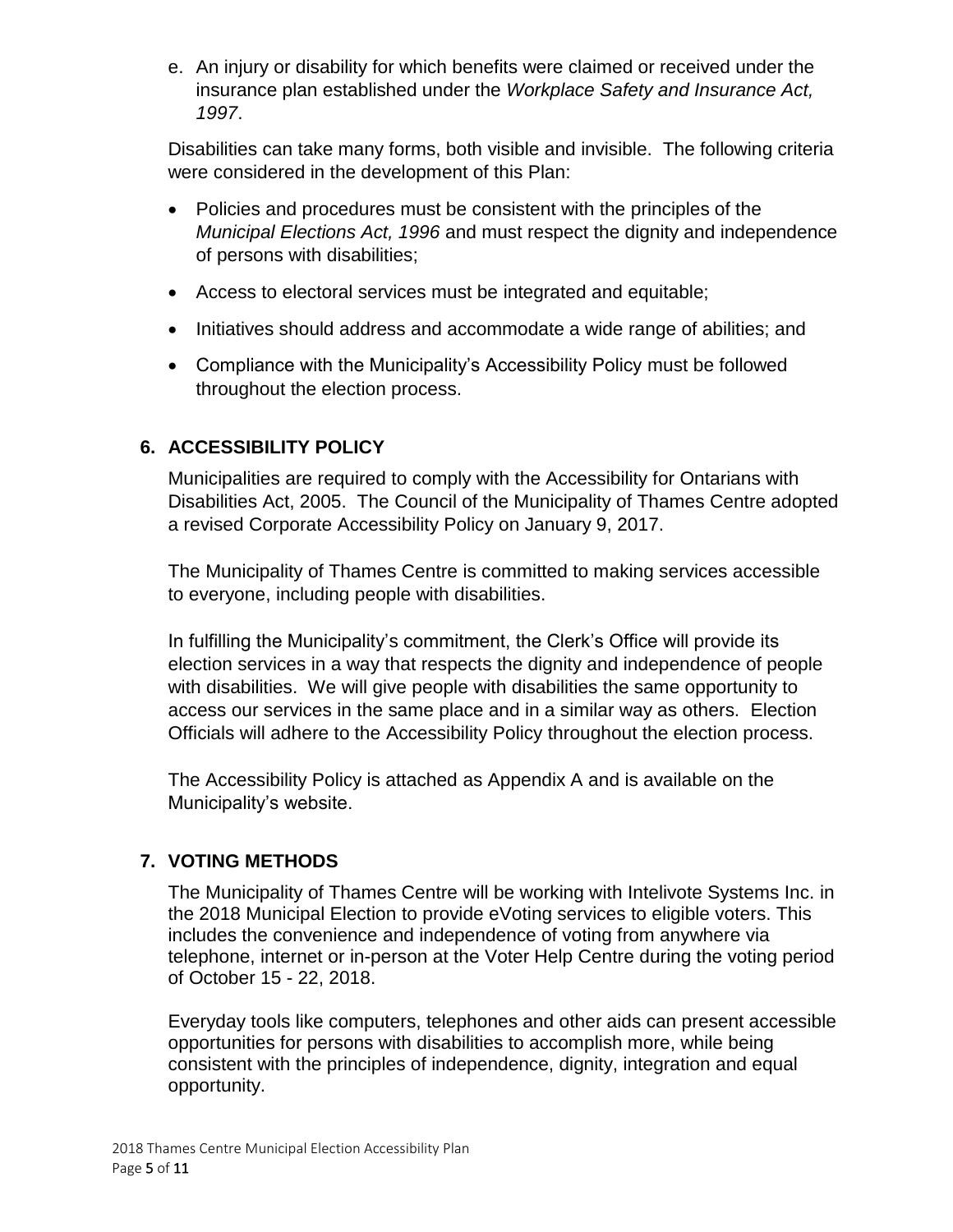The Intelivote Voting System provides voters with the capability to vote from the comfort of their own home. Voting from home facilitates the voting process for persons with disabilities who may have mobility restrictions, visual impairment, and/or have a difficult time with transportation. Additionally, persons who have assistive devices set up in their homes can now use them to assist with casting a ballot privately and independently.

By allowing persons with disabilities to vote from any location and from a selection of methods/devices, there is an increase in the capability for the voter to vote without any assistance. This provides persons with disabilities the same independence and privacy in participating in the election as other voters. If persons with disabilities do require assistance in the voting process, trained Election Officials will be present at the Voter Help Centre throughout the voting period.

## <span id="page-5-0"></span>Telephone Voting

Eligible voters may vote using a touch-tone telephone, and the telephone number, and PIN number contained in their Voter Information Letter to access an audio ballot. Communication barriers can make it difficult for people to receive or convey information. Barriers may be identified as low volume, use of language that is not clear or plain, and confusing or unorganized menu options.

The Intelivote telephone voting application provides the following:

- Service on all types of touch tone phones and wireless devices;
- Clear, plain language;
- Menu options that are easy to follow, advising when to select options and provision of confirmation of the voter's selections;
- Standard volume is used to allow for adjustment dependent of the telephone or device being utilized.

Voters may also use the TTY (Teletypewriter) service to access eVoting services. TTY users should have full confidence when using the TTY service integrated with the Intelivote Systems voting application by phone. TTY operators received training and are required by law to maintain confidentiality of the information disclosed. No record-keeping of conversations is stored.

#### <span id="page-5-1"></span>Internet Voting

Eligible voters may vote online, using a smart phone, tablet device, or computer and any accompanying assistive devices or software, along with their PIN and qualifying information, to access the internet address provided in their Voter Instruction Letter.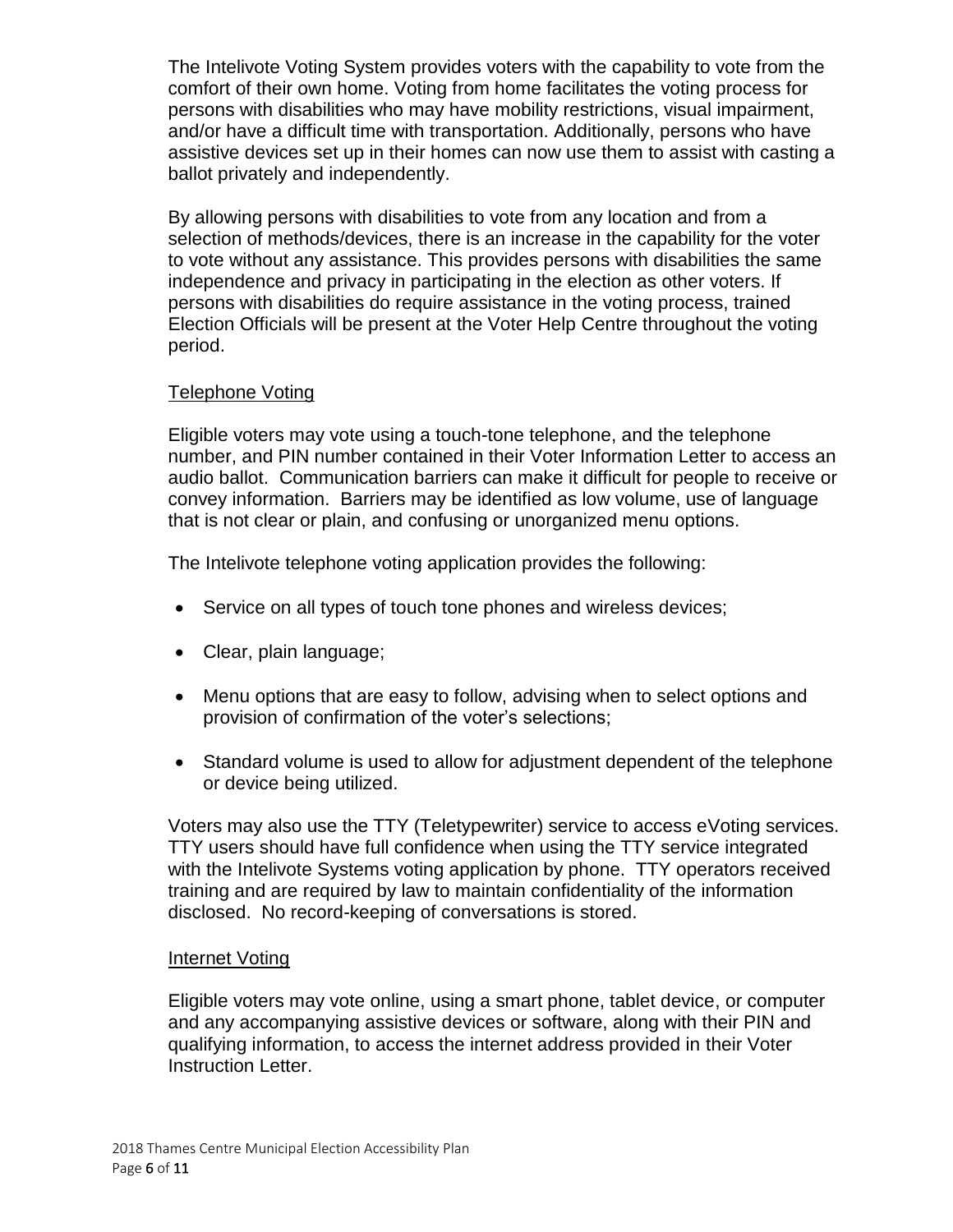The Intelivote System has been created to meet the Web Content Accessibility Guidelines (WCAG-2 Level AA), so that persons with disabilities can perceive, understand, navigate and interact with the online voting system. It is compliant with the guidelines of the World Wide Web Consortium website principles, which include organization, functionality and readability of information provided, as well as alternative ways of representing information, such as with audio.

#### <span id="page-6-0"></span>In-person Voting at Voter Help Centre

For those individuals without means to access voting via telephone or internet, or who require the assistance of a trained Election Official, the Voter Help Centre will be open to provide in-person internet voting opportunities via a laptop, or touch screen monitor.

Access to the Voter Help Centre interior and voting area shall be level and slipresistant. Any doormats or carpeting shall be level with the floor to prevent potential tripping hazards. The voting area shall be well lit and seating shall be available. Entrance corridors shall be clear of obstructions and tripping hazards and will allow sufficient space for use of a wheelchair or scooter.

An accessible voting area will be low in height and have a wide area to allow for individuals who use a wheelchair or scooter to vote independently and secretively.

Voters may attend the Voter Help Centre during the following hours for the voting period:

- between the hours of 9:00 a.m. and 6:00 p.m. on October 15, 2018;
- between the hours of 8:30 a.m. and 6:00 p.m. on October 16, 2018 to October 19, 2018;
- between the hours of 9:00 a.m. and 1:00 p.m. on October 20, 2018; and
- between the hours of 8:30 a.m. and 8:00 p.m. on October 22, 2018.

## <span id="page-6-1"></span>Special Voting Provisions

Election staff are planning to attend the following institutions and retirement homes to set-up on-site voting kiosks, to allow its occupants to vote and provide assistance, if requested:

- a. Dorchester Terrace
- b. Nissouri Manor
- c. Seniors Buildings 22 Carleton Court, 73 Carleton Court and 2061 Dorchester Road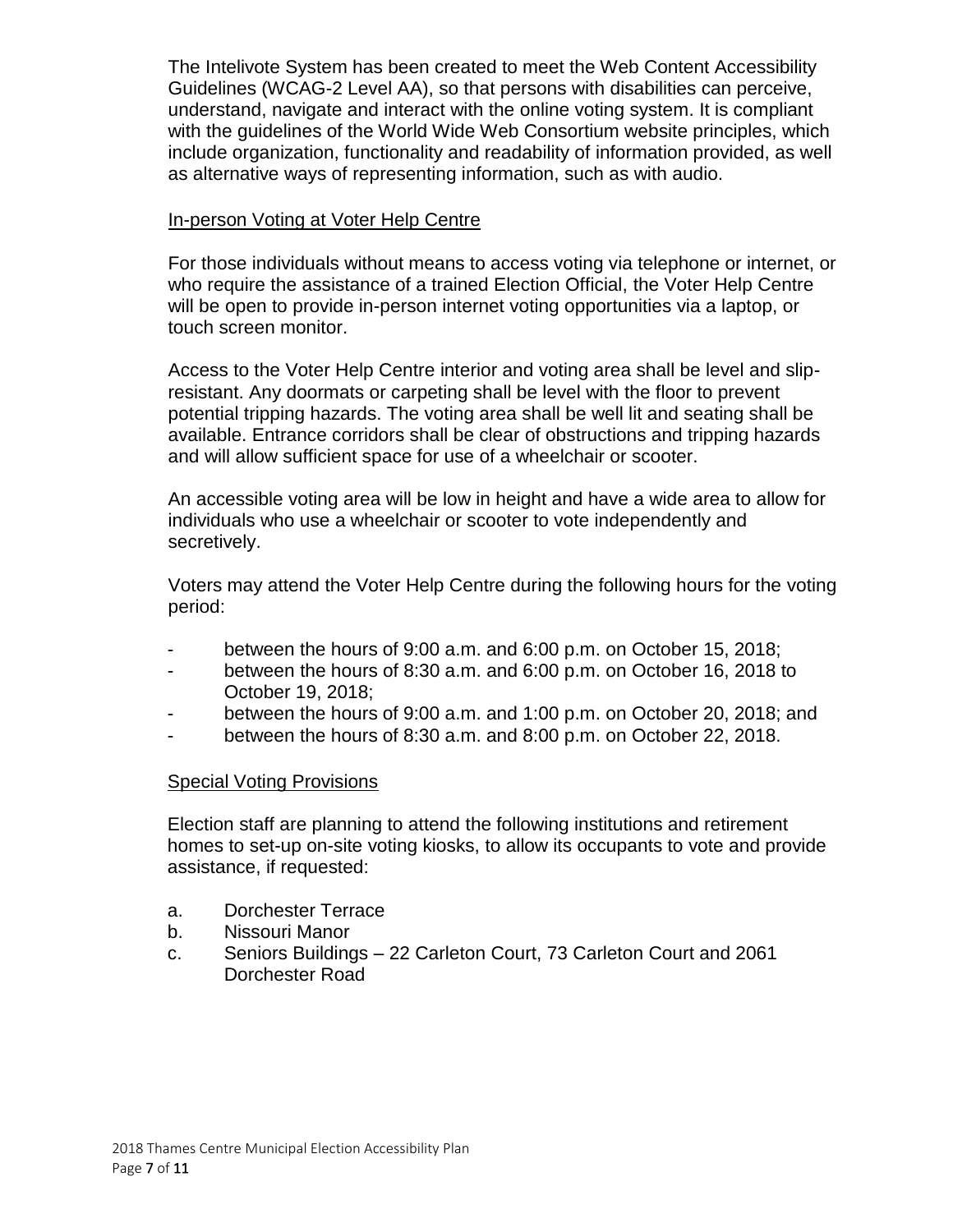## <span id="page-7-0"></span>**8. VOTING LOCATION(S)**

The alternative voting method allows for people to vote from anywhere they have access to a telephone or internet. A Voter Help Centre will be located at the Municipal Office, 4305 Hamilton Road, Dorchester, Ontario.

An audit of the Voter Help Centre will be conducted with the following considerations taken into account when determining accessibility of the Voter Help Centre:

#### <span id="page-7-1"></span>Accessible Route

The name and/or address of the voting location shall be clearly visible. An easily navigable route will be marked for entry into the voting location and into the voting area within the location. The voting area shall be identified with clear and understandable signage. Seating areas shall be provided throughout the voting location for individuals needing a rest.

#### <span id="page-7-2"></span>Entrance and Exit

The route to the entrance of the voting location shall be unobstructed and accessible. The route shall be wide enough to allow for an individual using a wheelchair, scooter, other assistive device, or service animal to travel safely. Doors into the voting location and voting area shall be accessible and easy to open or shall remain propped open for the duration of the voting hours. Routine checks of entrance and exit routes will be made throughout the voting period.

#### <span id="page-7-3"></span>Parking

Accessible parking shall be available at the Voter Help Centre. The designated parking space(s) shall be clearly marked with the international Symbol of Accessibility and will be on firm and level ground, close to the entrance of the voting location. By-law officers will monitor and enforce parking at voting locations throughout the day.

#### <span id="page-7-5"></span><span id="page-7-4"></span>**9. VOTING ASSISTANCE**

#### Support Person

Pursuant to the section entitled "Support Persons" on page 4 of the Municipality of Thames Centre's Accessibility Policy, people with disabilities shall be permitted to be accompanied by a support person at any voting location. A designated support person (friend) will be administered an oath of secrecy/confidentiality by an Election Official prior to providing any such assistance.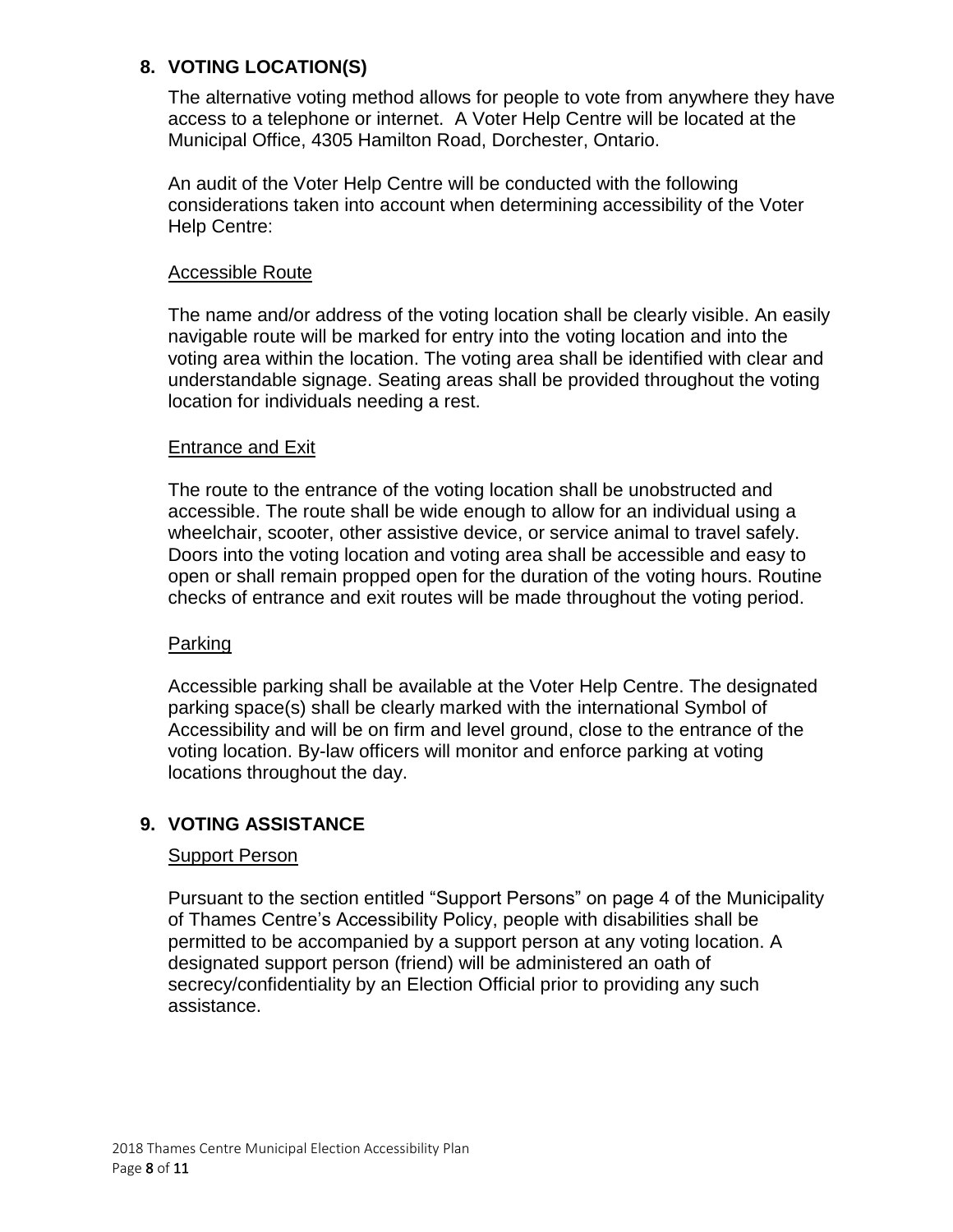#### <span id="page-8-0"></span>Service Animals

Pursuant to the section entitled "Service Animals" on page 4 of the Municipality of Thames Centre's Accessibility Policy, individuals requiring service animals are permitted to be accompanied by a service animal at the Voter Help Centre.

#### Election Officials

At the Voter Help Centre, upon request, Election Officials are available to assist any voter who requires assistance in casting their online ballot. All individuals working in the capacity of an Election Official are formally appointed as such and administered an oath of secrecy prior to voting day.

#### <span id="page-8-1"></span>**10.COMMUNICATION**

The 2018 Municipal Election Accessibility Plan will be made available at the Municipal Office and on the Municipality of Thames Centre's website [www.thamescentre.on.ca.](http://www.thamescentre.on.ca/) Alternative formats will be made available upon request.

Information regarding the accessibility measures provided for the 2018 Municipal Election shall be included in general election advertising as well as in the 2018 Municipal Election Nomination Package.

#### <span id="page-8-2"></span>Election Materials

The Municipality of Thames Centre is required, as per the Municipality's Corporate Accessibility Policy, to provide a copy of a document to a person with a disability, or the information contained in the document, in a format that takes into account the person's disability.

#### <span id="page-8-3"></span>Alternate Formats

Alternate formats are other ways of publishing information besides regular print. Some of these formats can be used by everyone while others are designed to address the specific needs of a user.

The Municipality and the person with a disability may agree upon the format to be used for the document or information.

In the event the information is not generated by the Municipality or is supplied by a third party, the Municipality of Thames Centre will make every effort to obtain the information from the third party in an alternate format and/or will attempt to assist the Elector by providing assistive equipment.

#### <span id="page-8-4"></span>General Election Materials

**Large Print** – Printed material generated by the Municipality of Thames Centre will be provided in a Arial font, minimum 11 point, and can be made available in a font (print) size that is 16 to 20 points or larger.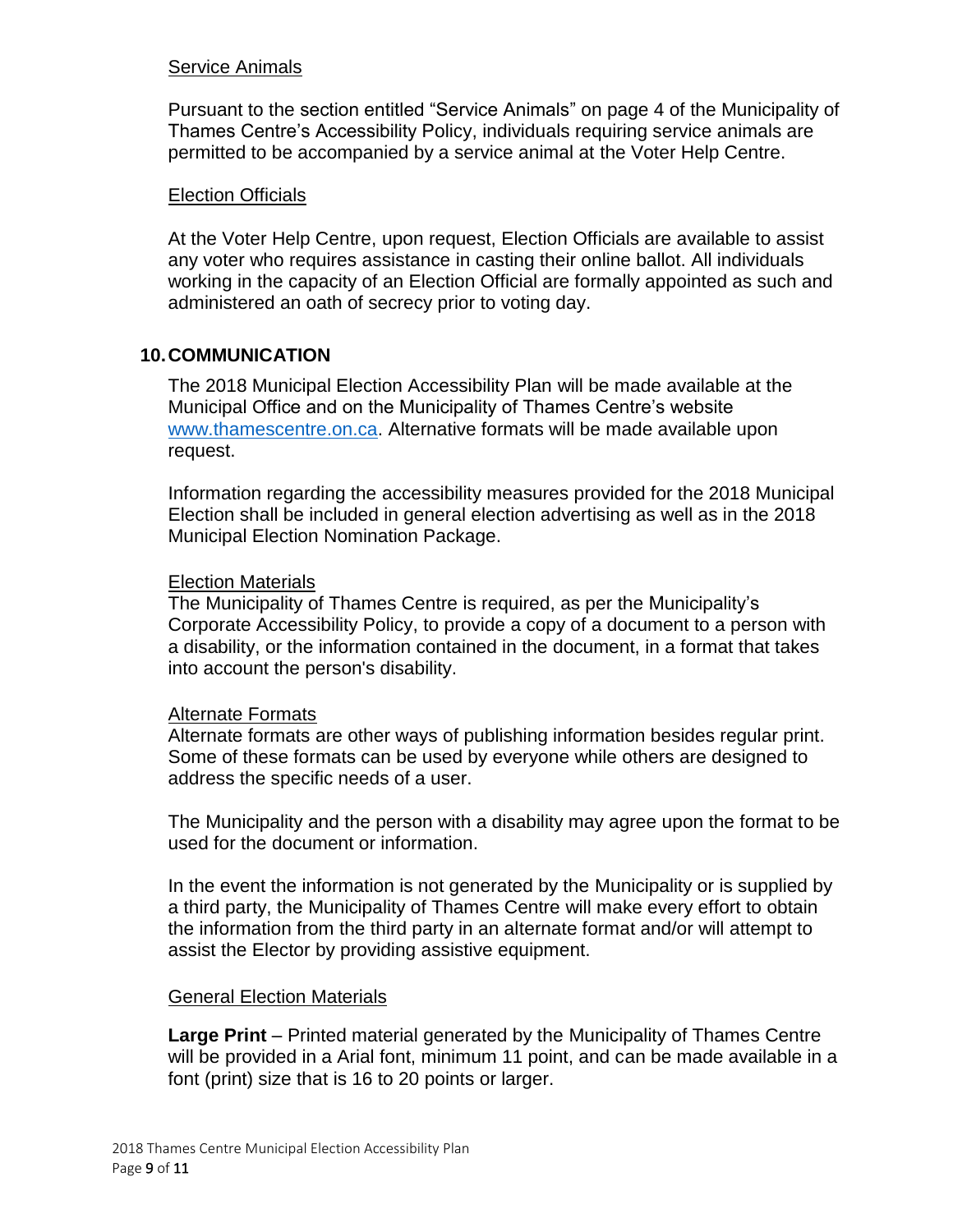**Website** – Information generated by the Municipality of Thames Centre will be created in an accessible format for posting on the website. See also alternate formats above.

#### <span id="page-9-0"></span>Service Disruptions

From time to time and/or for unforeseen circumstances beyond the Municipality's control, temporary service disruptions may be experienced. In the event of a temporary accessible service disruption, Election Officials will commit to making reasonable efforts to ensure that services are reinstated as quickly as possible and that alternative services are provided where feasible.

In these instances of service disruptions, the Municipality shall provide reasonable notice in the event of a planned or unexpected disruption in the facilities or services usually used by persons with disabilities.

Notice of these temporary disruptions shall be provided in a conspicuous place and manner at the respective location(s) and information shall also be posted on the Municipality's website. This notice shall include information about the reason for the disruption, its anticipated duration, and a description of alternative facilities or services, if available.

Accessible services in relation to this plan include voting places, election materials and/or voting provisions for Electors with disabilities at the voting place.

In the event of disruptions to service or unforeseen circumstances that affect the accessibility of the Voter Help Centre during the voting period or on Voting Day, notices of disruption will be posted in real time:

- On the Municipality of Thames Centre Website
- On Facebook
- At the Voter Help Centre
- Where applicable, a media advisory will be issued.

#### <span id="page-9-1"></span>**11.CANDIDATES**

Candidates must also have regard to the needs of electors with disabilities. Campaign offices, election materials and canvassing should all be reviewed in order to ensure that they are fully accessible. The Accessibility Directorate of Ontario has released several quick reference documents to assist candidates with accessible elections considerations:

- [Count Us In: Removing Barriers to Political Participation -](https://www.mcss.gov.on.ca/documents/en/mcss/publications/accessibility/Quickreferenceguidetoaccessiblecampaigninformation.pdf) Quick Reference [Guide to Accessible Campaign Information and Communication](https://www.mcss.gov.on.ca/documents/en/mcss/publications/accessibility/Quickreferenceguidetoaccessiblecampaigninformation.pdf)
- [Count Us In: Removing Barriers to Political Participation -](https://www.mcss.gov.on.ca/en/mcss/programs/accessibility/understanding_accessibility/documents/ACCESSIBLEOFFICES.pdf) Quick Reference [Guide to Accessible Constituency, Riding Association, Central Party and](https://www.mcss.gov.on.ca/en/mcss/programs/accessibility/understanding_accessibility/documents/ACCESSIBLEOFFICES.pdf)  [Campaign Offices](https://www.mcss.gov.on.ca/en/mcss/programs/accessibility/understanding_accessibility/documents/ACCESSIBLEOFFICES.pdf)